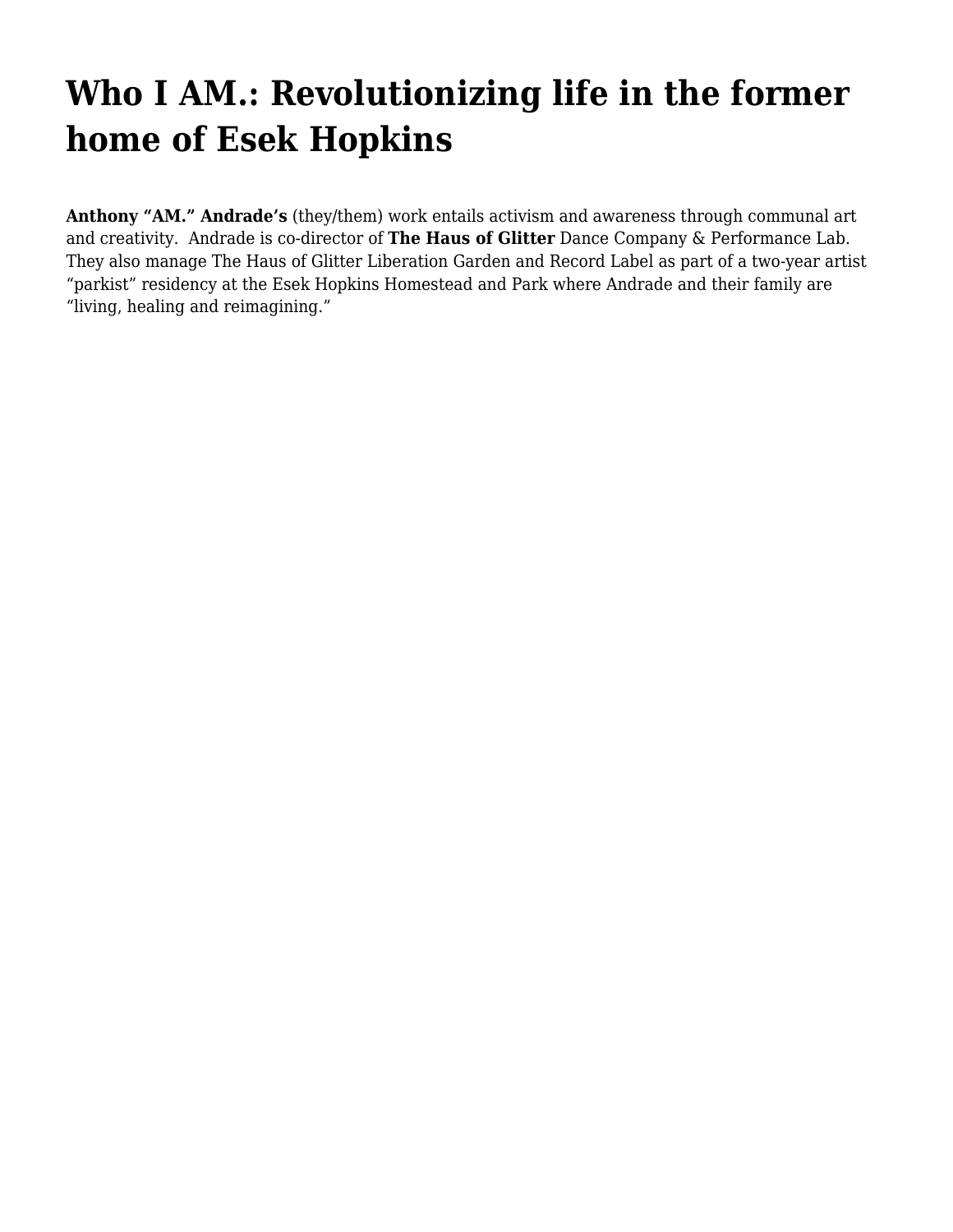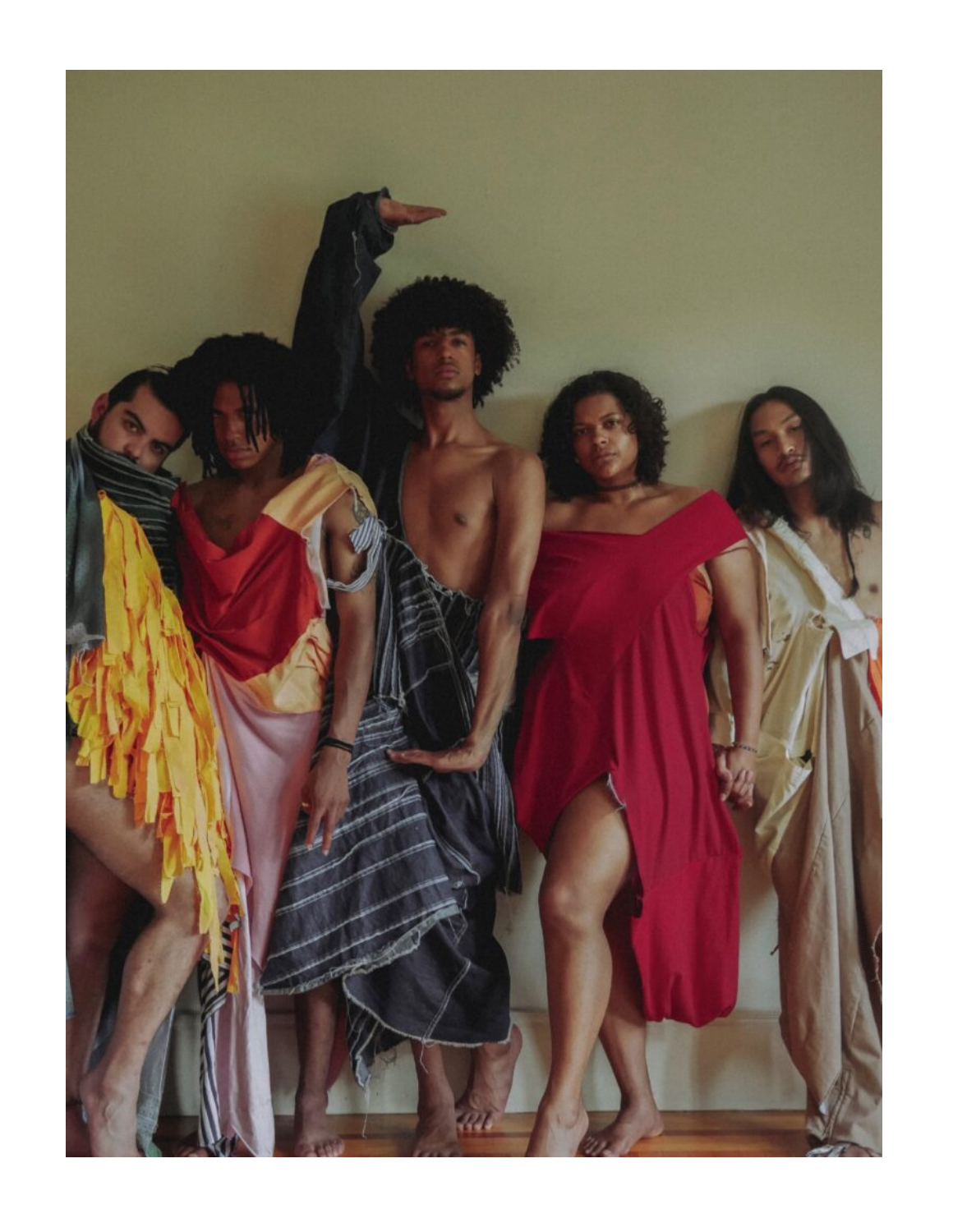Andrade's work centers on community through a BIPOC / queer lens. They constantly work to break down walls and re-think how our society, plagued by white supremacy, is shaped. "We center self care and rest around what we do due to the gravity of our work," Andrade said. "Care is at the center of everything we do. We make sure people are fed, rested and hydrated, and we offer massages and meditations to get everyone in the right frame of mind."

Andrade's creative and artistic journey began at age 5 when they started piano lessons. This progressed into hip-hop dance in high school, which ushered in a love for music production.

"I was born an artist. I didn't really have a choice," Andrade said. "My great grandfather passed down the tradition of music. He was semi-well-known in the Cape Verde islands. Playing piano definitely brought me to the space of knowing what flow is and of course learning more about music. Hip-hop has been a space for me that I see a lot of things through. Even with pop culture or music from other countries, so many inspirations and ideas are rooted in hip-hop. Styles of expression within it such as Crumping, Tutting, Graffiti, and music production were my only ways to express myself in a space that was comfortable for me, which is pretty backwards for a lot of people.

"Nowadays I'm into the ballroom scene, which is really pretty much the queer hip-hop scene. I'm a sample-based music producer, so Vogue music speaks to me."

Ballroom, or Ball Culture involves events or "Balls" where primarily BIPOC and Latinx performers living in houses (or groups of people living together in community) compete in categories such as dancing or modeling. Events are fun and energetic, and folks typically go home with performance trophies.

Ballroom encompass many different forms of expression, so I asked Andrade if they prefer one form of expression over another. "I absolutely do not prefer one medium over another. Although I am considered the musician in The Haus of Glitter and am currently writing the album for our next production."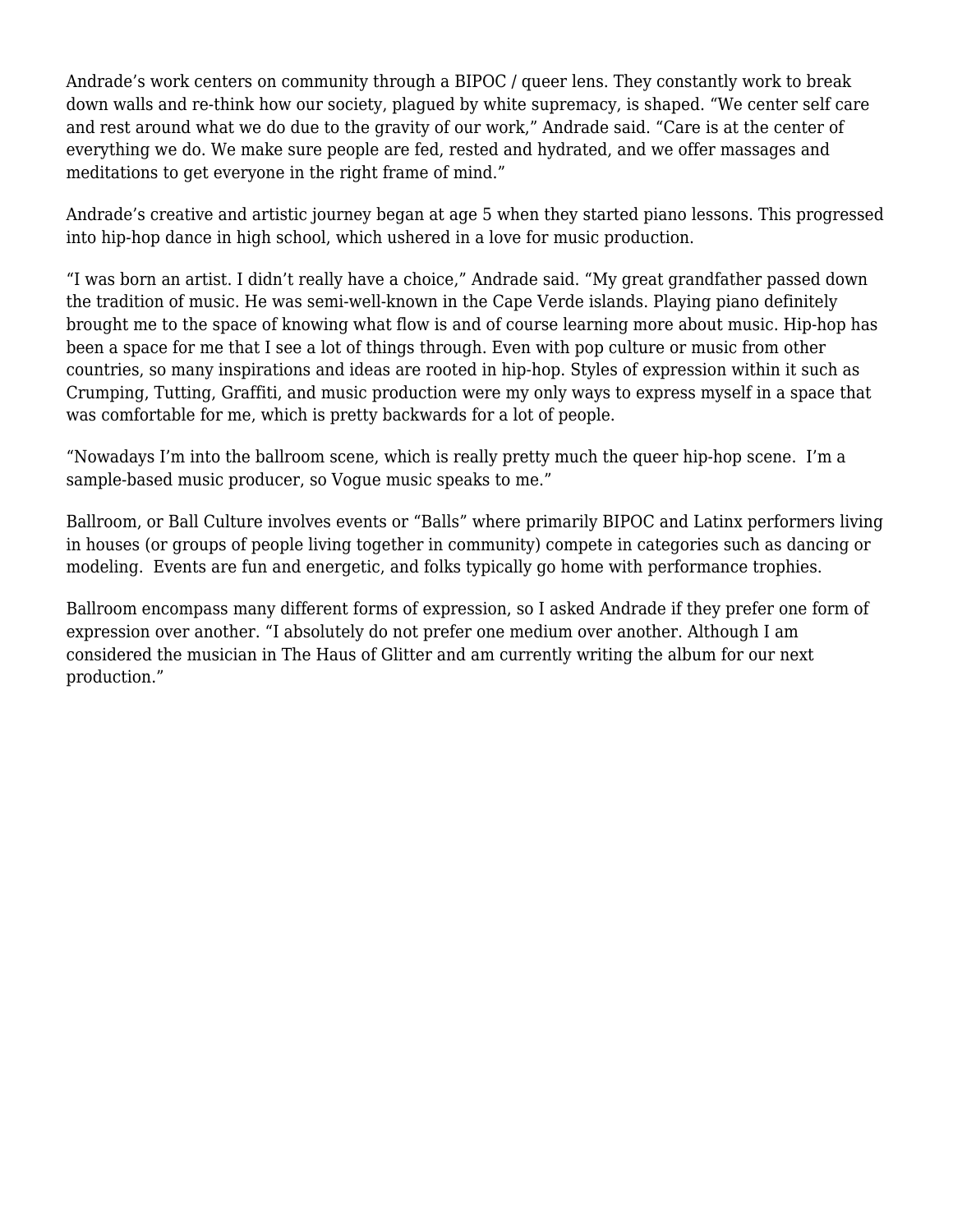

The production, named *The Historical Fantasy of Esek Hopkins*, is an activist dance opera that will premiere with PRONK and PVDFest 2021 on September 9. *"*It's a performance ritual that centers on one Black woman on the slave ship *Sally*, which Esek Hopkins commanded. As we're representing the story as BIPOC artists in this space, which he (a rich white slave owner) built and occupied, the elements take you on a journey as to what it was like for us to physically arrive here. We're living and healing in and with this space, and shifting the energy of this physical house to queer liberation. It also allows a space for people of color to be seen. It's empowering for all people, but really centers people of color."

The Haus of Glitter is in the midst of a two-year residency at the nationally preserved Esek Hopkins house in Providence. They have made the space into a production, fashion and art house and they are re-imagining the homestead and park, transforming the space into a creative work environment that centers queer and feminist BIPOC. When asked what it feels like on a day-to-day basis to live in the same space occupied by someone such as Hopkins as well as the enslaved people he kept, Andrade took a deep breath before explaining:

"The energy here is very heavy. There's an initiative to remove Esek Hopkins' name from the local school, which is filled with Black and brown youth, and to remove the Esek Hopkins' statue, sitting on a 7-foot pedestal paid for by the City. Then there's the house we live in. It begs the question why, for all the horrible things he did to slaves (and even British soldiers), so bad in fact, that he was fired by George Washington, he is glorified today. He was put in power as commander in chief for a short amount of time and it lives as an example of how a white man in power can pour money into preserving his legacy and put up statues of himself and no one questions it. We are trying to get people to think as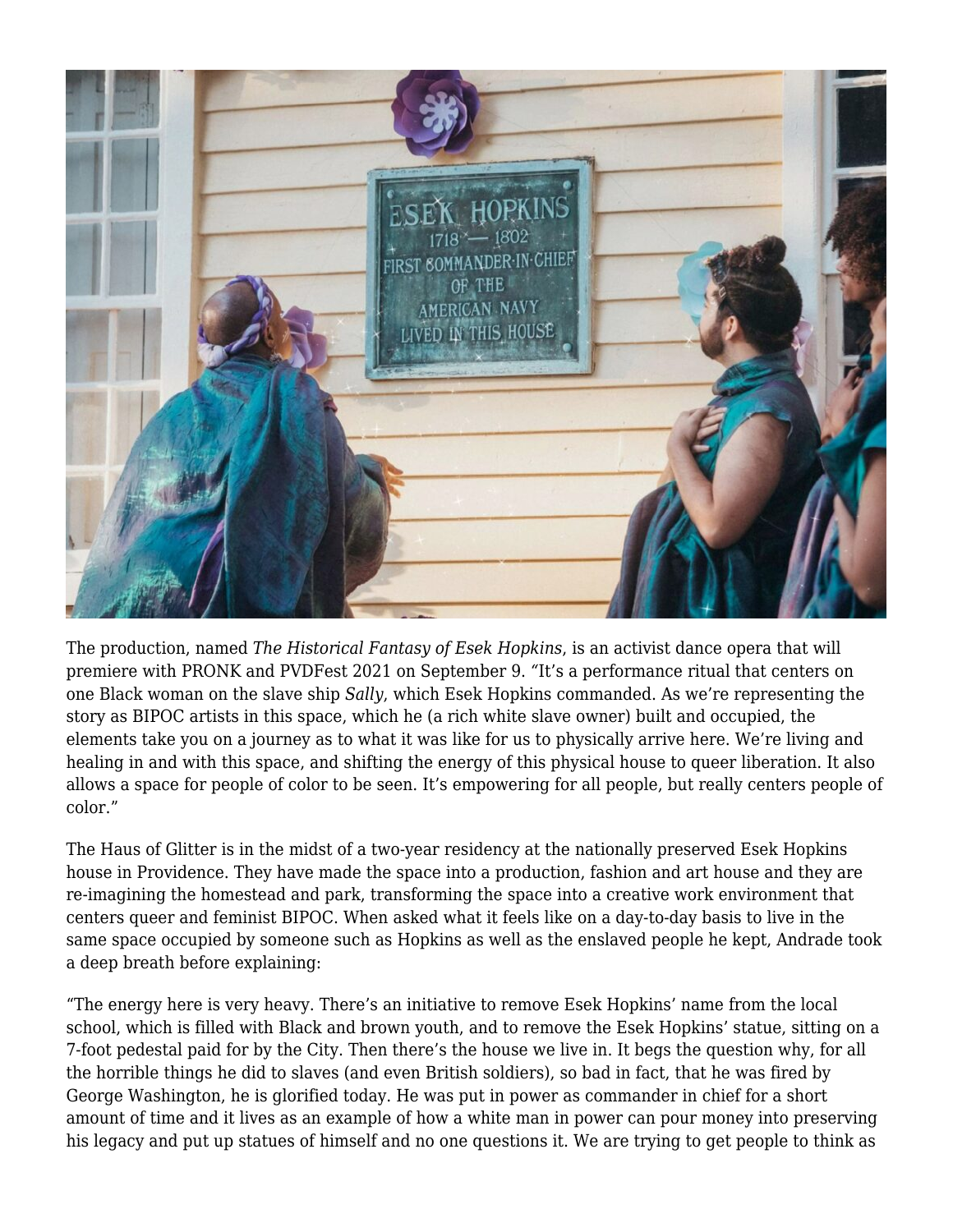a city why this place has been preserved the way it has been. Can we shift it toward community healing? This is what the center of this project is. It feels like the walls are speaking to us and ancestors are speaking through us in this work. I feel the motivation of the lineage of people behind me pushing me."

Moving into the house has opened up many possibilities and meaningful ventures for The Haus of Glitter Dance Company and their work. Examples of this include the Liberation Garden, which was created at the beginning of COVID. Through the Creative Health Worker Fellowship from the City of Providence Andrade brought together doctors, environmentalists and other experts to figure out how to implement safe outdoor programming for youth in an attempt to see how Earth work and art can find an intersection.

"We study how we got to where we are in Providence, why this particular street has the worst air quality in the city, and learn about ancient planting techniques and herbs used by Indigenous people. This is the same land that was used to feed the Hopkins family, and we can only imagine the enslaved Black people working here. So to do this work because I want to and set up this space for young Black and brown people to harness and shift the energy in the same earth feels really good."

Andrade also works at AS220 Youth as a program manager, overseeing classes and working with young artists on projects such as Future Worlds. This year, in collaboration with PRONK, they're creating an installation-immersive runway in the Liberation Garden with large scale lights, murals and paintings. He also began The Haus of Glitter Record Label, which aims to center and uplift queer and BIPOC musicians who are just starting out in their music careers.

"We're being more paid attention to since we have a white frame around us, living in a nationally preserved historic home. This is also a layer of my Black experience in this white space. It feels like people care more about us now due to our proximity of whiteness. Sometimes it feels good to leave the space and not be surrounded by so many reminders of how someone who looked like me sitting in this seat 200 years would have been experiencing. It's not only a healing and liberating space, but also equally painful for my Black body to sleep here. It brings a whole new level of meaning to this activist work."

When asked about the uniqueness of Providence and how they feel about this work happening in this city Andrade explained that their thoughts on this have changed over the past year.

"There are cities like Chicago that put a lot of money into their arts culture. This is also the case in Providence, but what makes it so special here is that we're so small and tight-knit. I feel more collaboration than competition here."

Andrade also believes the individuals who make up the city and are in position to make change are pivotal in making a uniquely positive experience for many marginalized groups.

"I'm able to work alongside officials and figures who I've always looked up to towars common goals. Providence released a 10-year cultural plan that focuses on artists of different ages, colors, backgrounds, etc… so that people who work in related fields have opportunities to thrive.

"We think a lot about legacy work and how to carry on our traditions. I didn't have a sense of community with dance until I met the people in my house as well as my mentors and stumbled into a sense of community and carrying of these traditions. 'Positive brain washing,' as we call it, involves